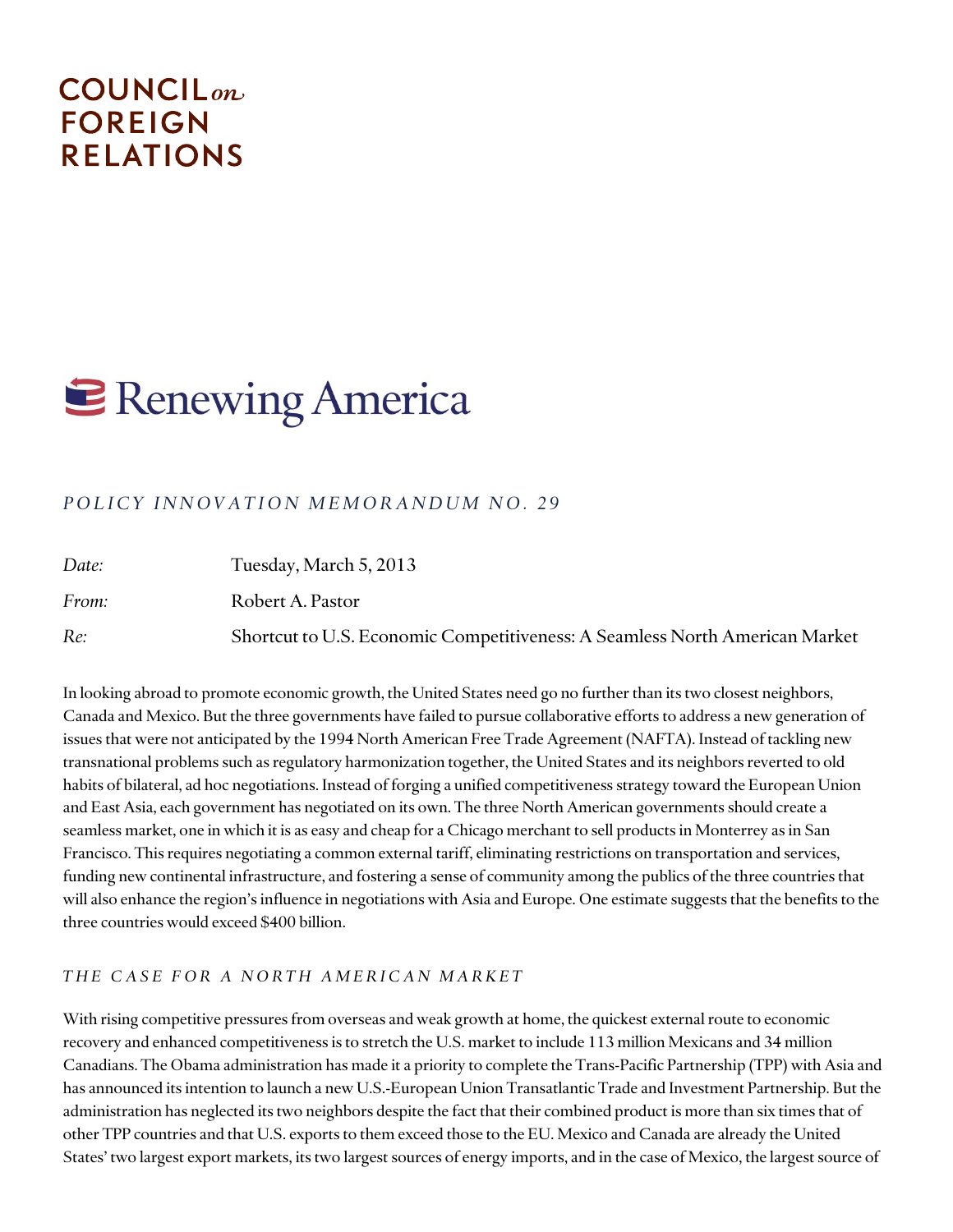immigrants. The three countries also make products together. Unlike U.S. trade with most other countries, roughly 25 to 40 percent of the value of U.S. imports from Canada and Mexico comes from components made in the United States, and then assembled into finished goods in one of the two countries. Closer integration would translate into a more efficient supply chain and improved competitiveness. With labor costs in China rising to those in Mexico, and the cost of transportation across the Pacific increasing, a North American supply chain is not only more efficient than an Asian route, but it could also become a strong export platform to Asia. Moreover, if the United States seeks a unified approach to trade negotiations with Mexico and Canada, Asia and Europe will recognize that Washington has other options, and prospects for concluding transpacific and transatlantic trade deals would likely improve. For example, in the 1990s, world trade talks were stalemated until NAFTA was signed.

#### *W H E R E N A F T A W E N T A S T R A Y*

North America was on track to create a competitive market in the 1990s. The most rapid job expansion in recent U.S. history occurred between 1993 and 2001. This coincided with the onset of NAFTA and the end of most trade and investment barriers between the United States, Canada, and Mexico. Trade tripled and foreign direct investment grew fivefold. But 2001 proved to be a turning point for North America just as the outlines of a continental market were becoming visible. Growth in trade has since declined by two-thirds and foreign investment by half.

There are multiple causes for the decline. China entered the World Trade Organization (WTO) and rapidly expanded its exports to all three countries in North America. Post-9/11 restrictions significantly raised the cost of moving products back and forth across North American borders. There has been little investment in common infrastructure, resulting in long wait times at borders and slower movement of commercial goods. But the main cause was simply the failure of leaders in the three countries to build on NAFTA's foundation and create a seamless market.

Deepening North American integration is more productive than widening it to add more free trade agreements (FTAs), but it will require the United States to address numerous domestic issues with its neighbors. Regulatory requirements should be meshed so as to eliminate trade protection while also ensuring safety and environmental concerns. National infrastructure grids—roads, railroads, electricity, and natural gas pipelines—should be built and connected. Repetitive and unnecessary border inspections should be eliminated. Labor market needs should be addressed on a continental basis.

#### *T O W A R D A S E A M L E S S N O R T H A M E R I C A N M A R K E T*

To invigorate the three economies and forge a higher level of competitiveness, the North American governments should undertake the following measures:

*Build public support for a shared vision.* North American leaders should say clearly that economic progress depends on closer collaboration. The three leaders should speak often of the common North American vision and community and bring it to life with symbolic steps—such as a "Buy North American" ad campaign, instead of "Buy American." There should be more educational exchanges and support for North American research centers.

*Negotiate a common external tariff*. This would permit products to cross North American borders without any customs forms, inspection, or duty. Current "rules of origin" requirements mandate that goods must contain a certain level of North American content to qualify for NAFTA tariff preferences, which slows commerce and costs consumers billions of dollars.

*Review and eliminate all restrictions in transportation and services.* The U.S. government violated NAFTA for more than fifteen years by prohibiting Mexican trucks from entering the United States. Although the U.S. government finally relented last year after WTO rulings, Mexican shippers are reluctant to upgrade their equipment without assurance that these barriers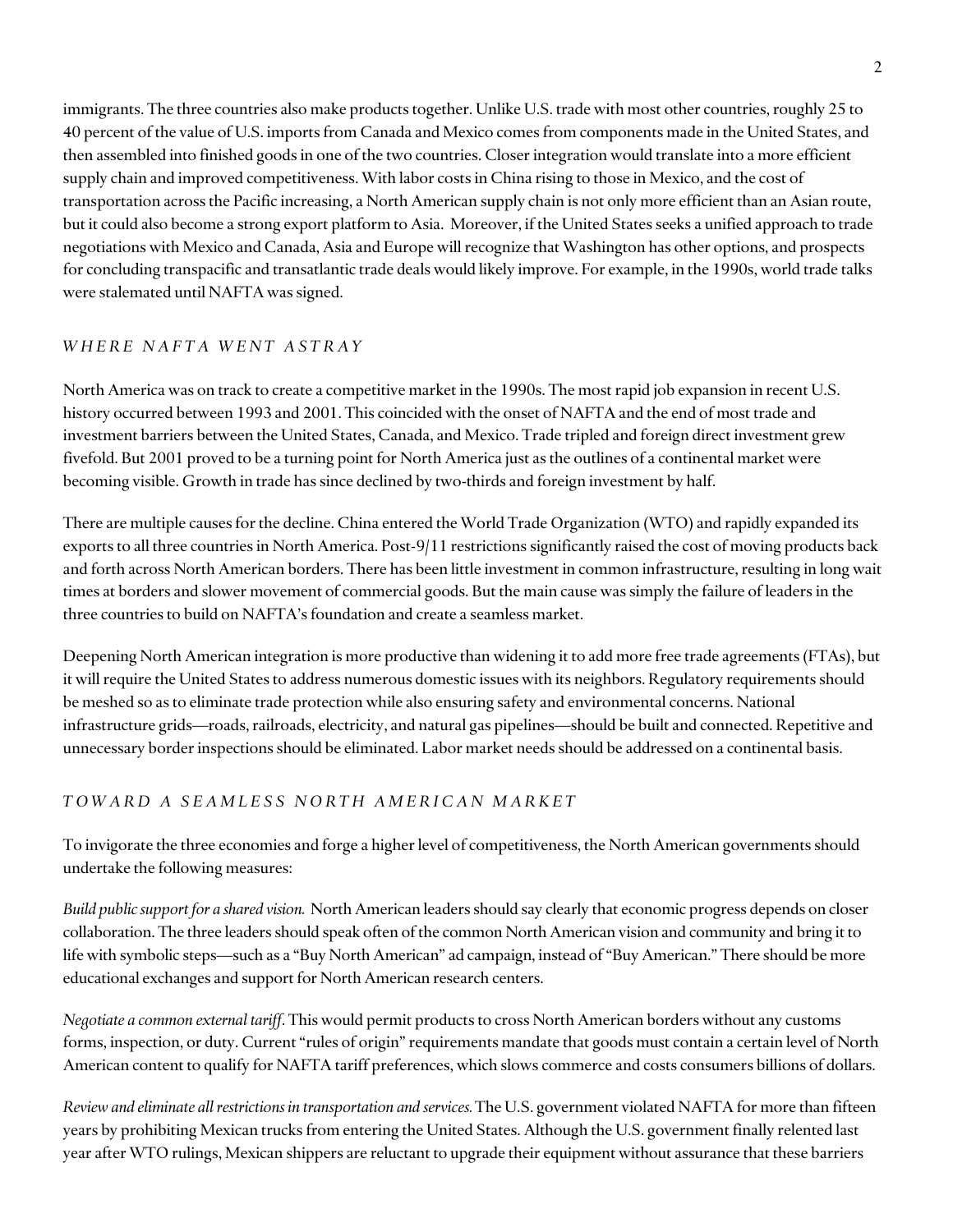are gone for good. Other barriers include cabotage, which prevents trucks from depositing and acquiring cargo at different points on long journeys, and the Jones Act, which subsidizes American maritime transportation. In addition, while the exchange of services (e.g., banking, engineering, consulting, and health care) is increasingly important, professional certification and parochial regulations retard their growth. All these restrictions should be eliminated.

*Forge a continental plan for transportation and infrastructure.* Led by each country's minister of transportation, the countries should build new trade corridors, improve railroads and ports, and construct a new highway that stretches from Canada to southern Mexico. Funding for the infrastructure could come from the common tariff, which should yield about \$45 billion annually. These funds would be managed by a North American Investment Fund, which could be administered by the World Bank with decision-making in the hands of the three governments.

*Create a single North American working group on regulatory issues with a comprehensive strategy.* Currently there are two separate bilateral working groups—U.S.-Canada and U.S.-Mexico—that negotiate individual regulations, but they have failed to agree on a single one. A merged working group should aim for across-the-board regulatory convergence. This means that pharmaceuticals should be subject to uniform high standards and would not need to be retested in each country, that food imports should be tested just once by North American inspectors, and that regulations on the size, weight, and fuel efficiency of trucks should be the same in all three countries.

*Adapt immigration policies to a wider labor market.* The United States and Canada should permit their citizens to work freely in either country. This step is not possible with Mexico until the income gap narrows, but other steps should be taken. NAFTA visas for professionals should be easierto obtain and extend longer for Mexicans. An expanded guest-worker program for Mexicans should be included in comprehensive immigration reform, and to prevent abuse, biometric identification should be required for hiring all employees.

*For the United States and Canada, negotiate a new energy framework*. The framework should balance the region's need for energy security with the necessity of curbing carbon emissions. The two countries should also develop ways to reduce the multiple-approval process for hydroelectricity transfers and negotiate a plan for future oil and natural gas pipelines. Mexico should be invited to participate but will probably wait until it completes domestic energy reforms.

*Make antitrust policies continental*. In a continental market, national efforts to break up corporate monopolies will be needlessly duplicative and, as in the case of the telecom monopoly in Mexico, ineffective. A concerted trinational effort would strengthen the capacity of each government to keep North America competitive.

## *T H E N E E D F O R L E A D E R S H I P*

There is no better path to stimulate the U.S. economy, increase U.S. competitiveness, and bolster U.S. influence in emerging markets in Asia and Europe than by deepening integration with Canada and Mexico. The three countries already trade more than \$1 trillion in goods and services each year. A small but vocal group in the United States opposes any further integration, but by and large the public supports freer trade in North America. Leadership is needed from President Barack Obama, the U.S. business community, and border states and communities. Mexico's new president has already expressed support for bolder initiatives to integrate the continent. Canada is more reluctant, but would not want to be left out if there was clear leadership from its neighbors. The place to start is the next North American Leaders Summit, which Mexico will host this year. The three leaders should articulate a clear vision and pledge to create a single continental market of mostly harmonized regulations in which nearly all products, produce, and services would transit borders without impediment.